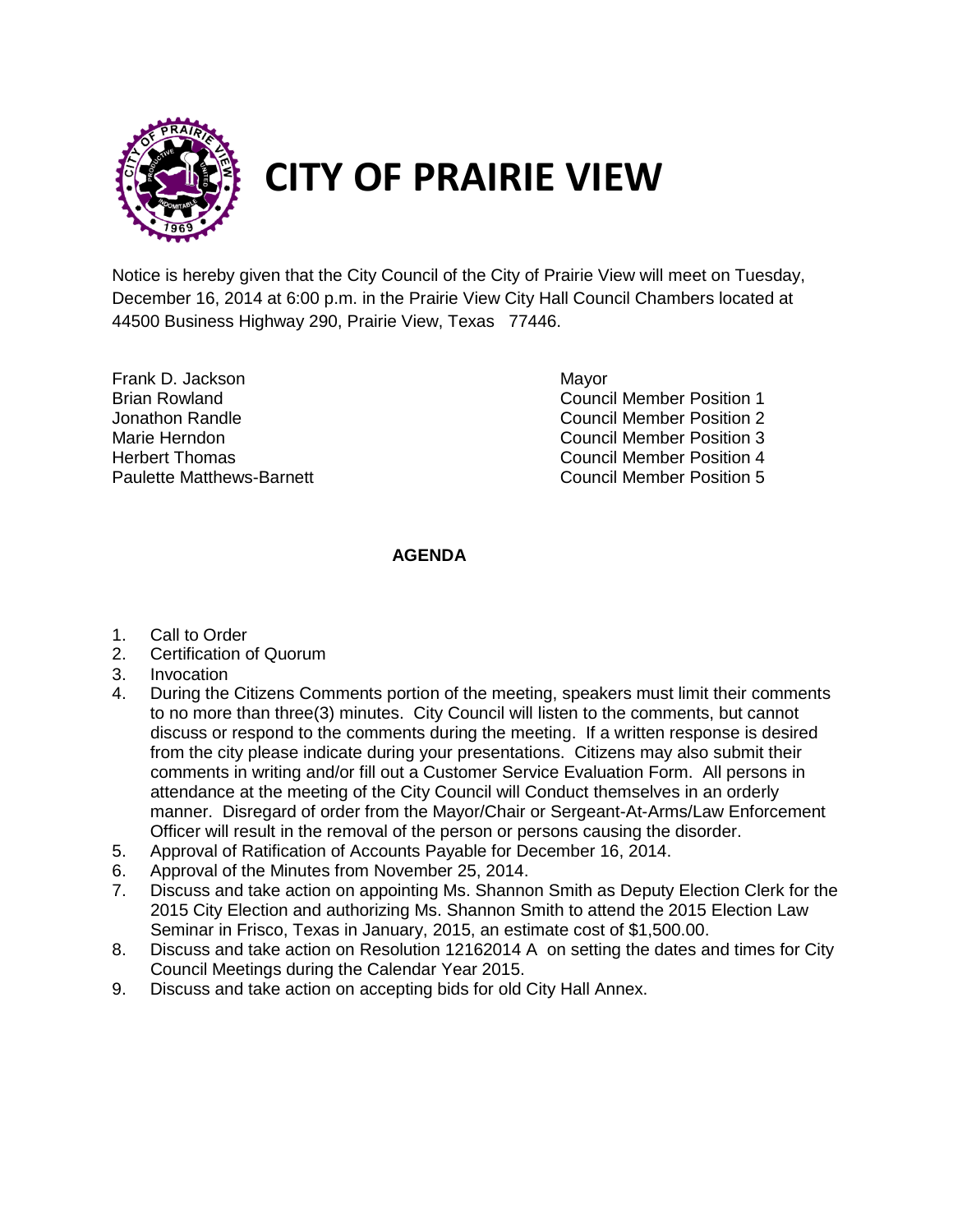City Council Meeting Agenda 12-12-2014 Page 2

- 10. Discuss and take action on Tax Refund in the amount of \$173.55 to Swanson, Dennis Ray(City of PV acct#312400-074-000-100), Invoice #5566.
- 11. Discuss and take action on Tax Refund in the amount of \$294.46 to Swanson, Dennis Ray(City of PV acct#312400-074-000-100), Invoice #5568.
- 12. Discuss and take action on Tax Refund in the amount of \$326.82 to Swanson, Dennis Ray(City of PV acct#312400-074-000-100), Invoice #5570.
- 13. Discuss and take action on Tax Refund in the amount of #329.16 to Swanson, Dennis Ray(City of PV acct#312400-074-000-100), Invoice #5572.
- 14. Discuss and take action on Tax Refund in the amount of \$36.53 to Mendoza, Jose & Maria(City of PV acct#709000-002-032-000), Invoice #5576.
- 15. Discuss and take action on Tax Refund in the amount of \$36.53 to Mendoza, Jose & Maria(City of PV acct#709000-002-032-999), Invoice#5580.
- 16. Discuss and take action on Ordinance 12162014A amending the city budget to add \$5,000 to the base salaries of the current police officers, and increase the salaries to \$40,000 for new hires into the police office positions.
- 17. Discuss and take action on selecting a committee to develop a Home Rule Charter and Proclamation for consideration at May 2015 City Election.

## 18. Department Head Reports

- a. Account Report J. J. Johnson
- b. Administrative and Public Work Operations Report Carl Jones
- c. Delinquent Tax Report Tia Alix
- d. Municipal Court Judge Morris Overstreet
- e. Police Report Chief Larry Johnson
- f. Tax Report (See Attached)

## 19. Executive Session (Close to Public)

 The City Council of the City of Prairie View will convene into Executive Session pursuant to Section 551.071 of the Texas Government Code, "Consultation with Attorney", to seek the advice of its attorney about (a) pending or contemplated litigation, or (b) a settlement offer, or (c) on a matter on which the duty of the attorney to the governmental body under the Rules of Professional Conduct of the State Bar of Texas clearly conflicts with this chapter consult with its attorney; and pursuant to section 551.074 of the Texas Government Code, "Personnel Matters", to deliberate the appointment, employment, evaluation, reassignment, duties, discipline or dismissal of a public officer or employee.

- 20. Discussion and possible action regarding National Urban Construction and the City Hall Construction Project.
- 21. Discussion and possible action regarding the employment of police officers.